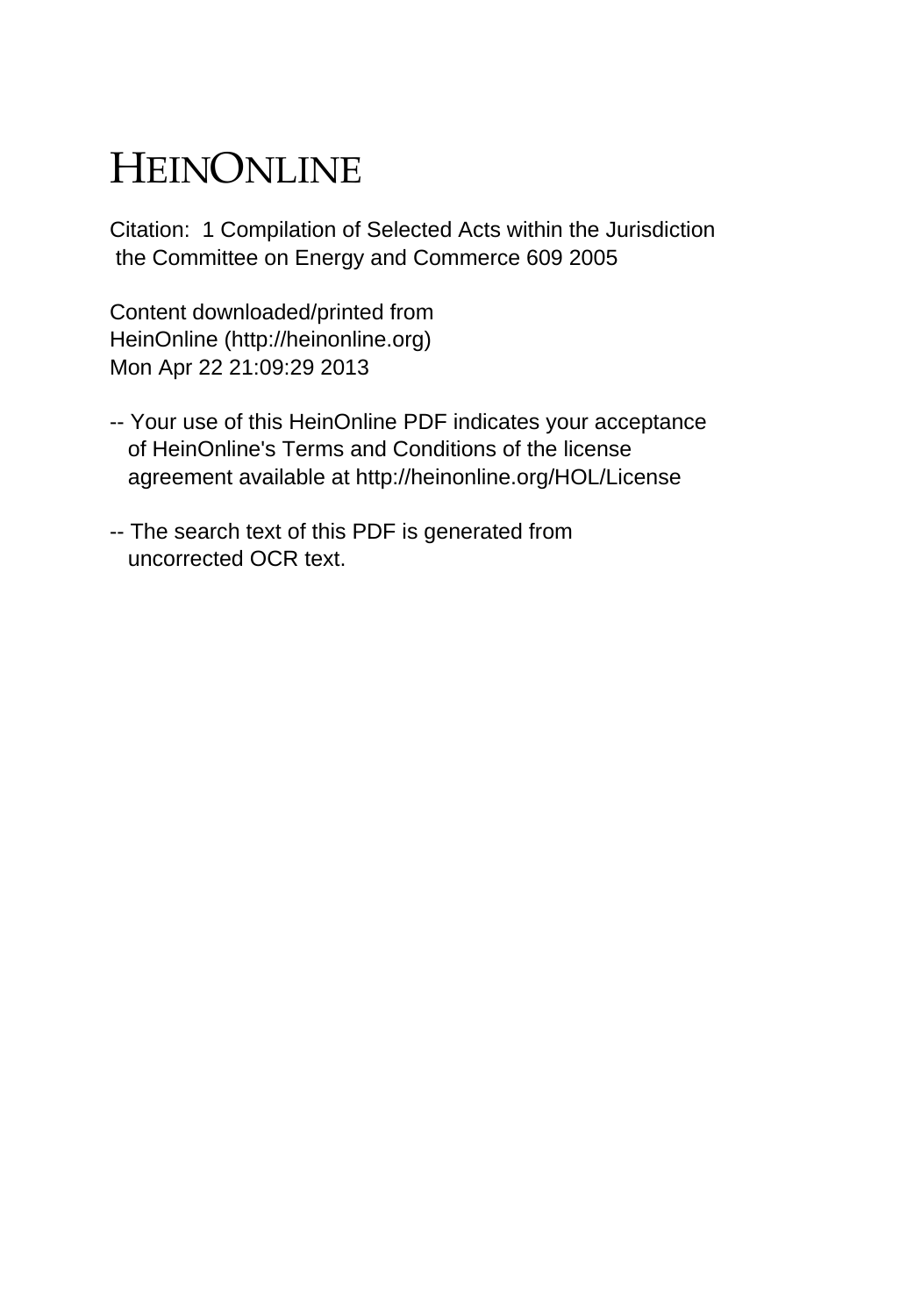## **SECTIONS 2,4, AND 6 OF THE WIRELESS COMMUNICATIONS AND PUBLIC SAFETY ACT OF 1999**

#### **SECTION 1. [47 U.S.C. 609 note] SHORT TITLE.**

This Act may be cited as the "Wireless Communications and Public Safety Act of **1999".**

#### **SEC. 2. [47 U.S.C. 615 note] FINDINGS AND PURPOSE.**

(a) FINDINGS.—The Congress finds that-

**(1)** the establishment and maintenance of an end-to-end communications infrastructure among members of the public, emergency safety, fire service and law enforcement officials, emergency dispatch providers, transportation officials, and hospital emergency and trauma care facilities will reduce response times for the delivery of emergency care, assist in delivering appropriate care, and thereby prevent fatalities, substantially reduce the severity and extent of injuries, reduce time lost from work, and save thousands of lives and billions of dollars in health care costs;

(2) the rapid, efficient deployment of emergency telecommunications service requires statewide coordination of the efforts of local public safety, fire service and law enforcement officials, emergency dispatch providers, and transportation officials; the establishment of sources of adequate funding for carrier and public safety, fire service and law enforcement agency technology development and deployment; the coordination and integration of emergency communications with traffic control and management systems and the designation of 9-1-1 as the number to call in emergencies throughout the Nation;

(3) emerging technologies can be a critical component of the end-to-end communications infrastructure connecting the public with emergency medical service providers and emergency dispatch providers, public safety, fire service and law enforcement officials, and hospital emergency and trauma care facilities, to reduce emergency response times and provide appropriate care;

(4) improved public safety remains an important public health objective of Federal, State, and local governments and substantially facilitates interstate and foreign commerce;

(5) emergency care systems, particularly in rural areas of the Nation, will improve with the enabling of prompt notification of emergency services when motor vehicle crashes occur; and

(6) the construction and operation of seamless, ubiquitous, and reliable wireless telecommunications systems promote public safety and provide immediate and critical communications links among members of the public; emergency medical service providers and emergency dispatch providers; public 609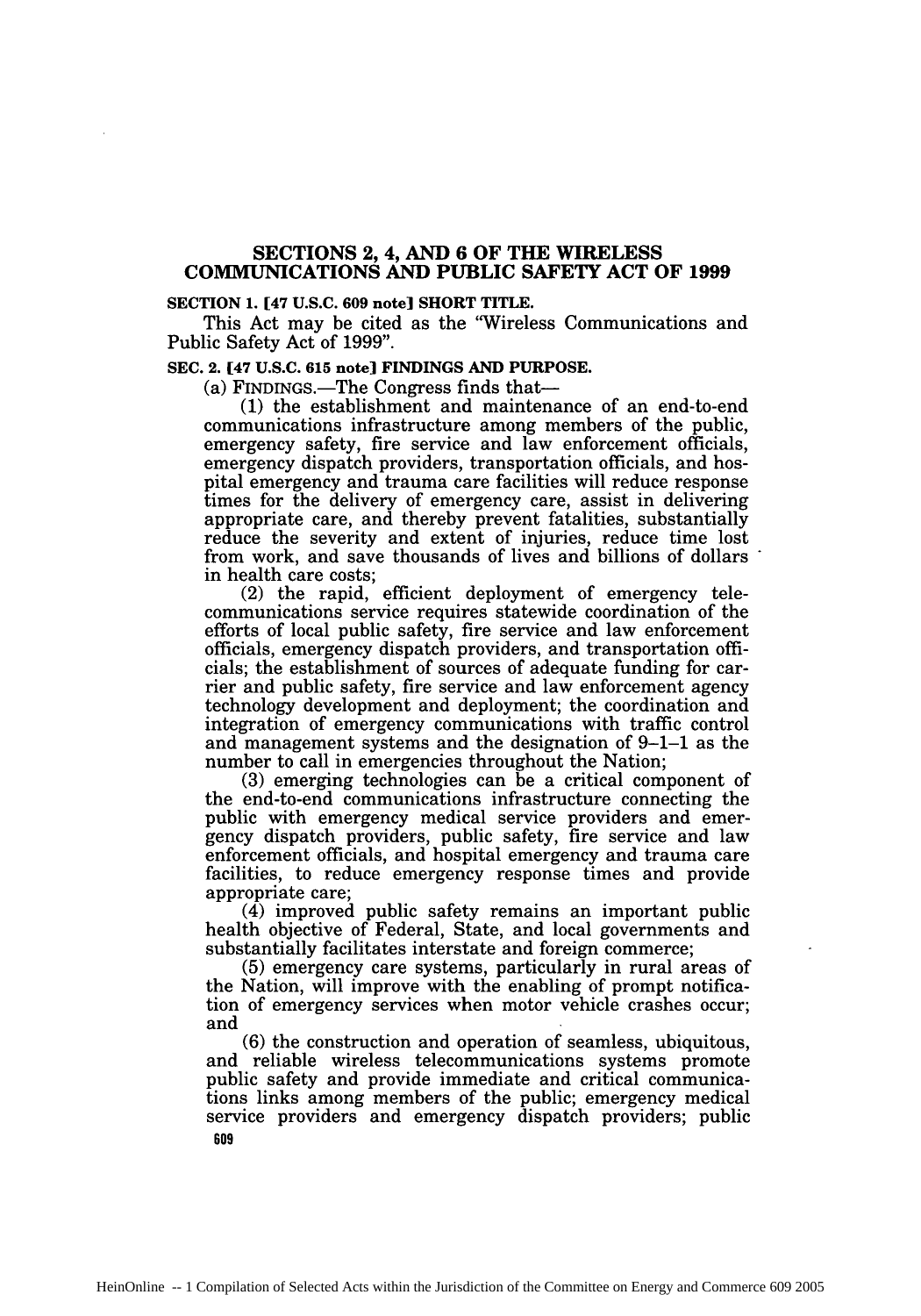safety, fire service and law enforcement officials; transportation officials, and hospital emergency and trauma care facilities.

(b) PURPOSE.-The purpose of this Act is to encourage and facilitate the prompt deployment throughout the United States of a seamless, ubiquitous, and reliable end-to-end infrastructure for communications, including wireless communications, to meet the Nation's public safety and other communications needs.

#### SEC. 4. [47 **U.S.C.** 615a1 PARITY OF PROTECTION FOR PROVISION OR **USE** OF WIRELESS SERVICE.

(a) PROVIDER PARITY.—A wireless carrier, and its officers, directors, employees, vendors, and agents, shall have immunity or other protection from liability in a State of a scope and extent that is not less than the scope and extent of immunity or other protection from liability that any local exchange company, and its officers, directors, employees, vendors, or agents, have under Federal and State law (whether through statute, judicial decision, tariffs filed by such local exchange company, or otherwise) applicable in such State, including in connection with an act or omission involving the release to a PSAP, emergency medical service provider or emergency dispatch provider, public safety, fire service or law enforcement official, or hospital emergency or trauma care facility of subscriber information related to emergency calls or emergency services.

(b) USER PARITY.—A person using wireless  $9-1-1$  service shall have immunity or other protection from liability of a scope and extent. that is not less than the scope and extent of immunity or other protection from liability under applicable law in similar circumstances of a person using 9-1-1 service that is not wireless.

(c) PSAP PARITY.-In matters related to wireless 9-1-1 communications, a PSAP, and its employees, vendors, agents, and authorizing government entity (if any) shall have immunity or other protection from liability of a scope and extent that is not less than the scope and extent of immunity or other protection from liability under applicable law accorded to such PSAP, employees, vendors, agents, and authorizing government entity, respectively, in matters related to 9-1-1 communications that are not wireless.

(d) BASIS FOR ENACTMENT.—This section is enacted as an exercise of the enforcement power of the Congress under section 5 of the Fourteenth Amendment to the Constitution and the power of the Congress to regulate commerce with foreign nations, among the several States, and with Indian tribes.

### SEC. **6.** [47 U.S.C. **615b]** DEFINITIONS.

As used in this Act:

(1) SECRETARY.-The term "Secretary" means the Secretary of Transportation.

(2) STATE.-The term "State" means any of the several States, the District of Columbia, or any territory or possession of the United States.

HeinOnline -- 1 Compilation of Selected Acts within the Jurisdiction of the Committee on Energy and Commerce 610 2005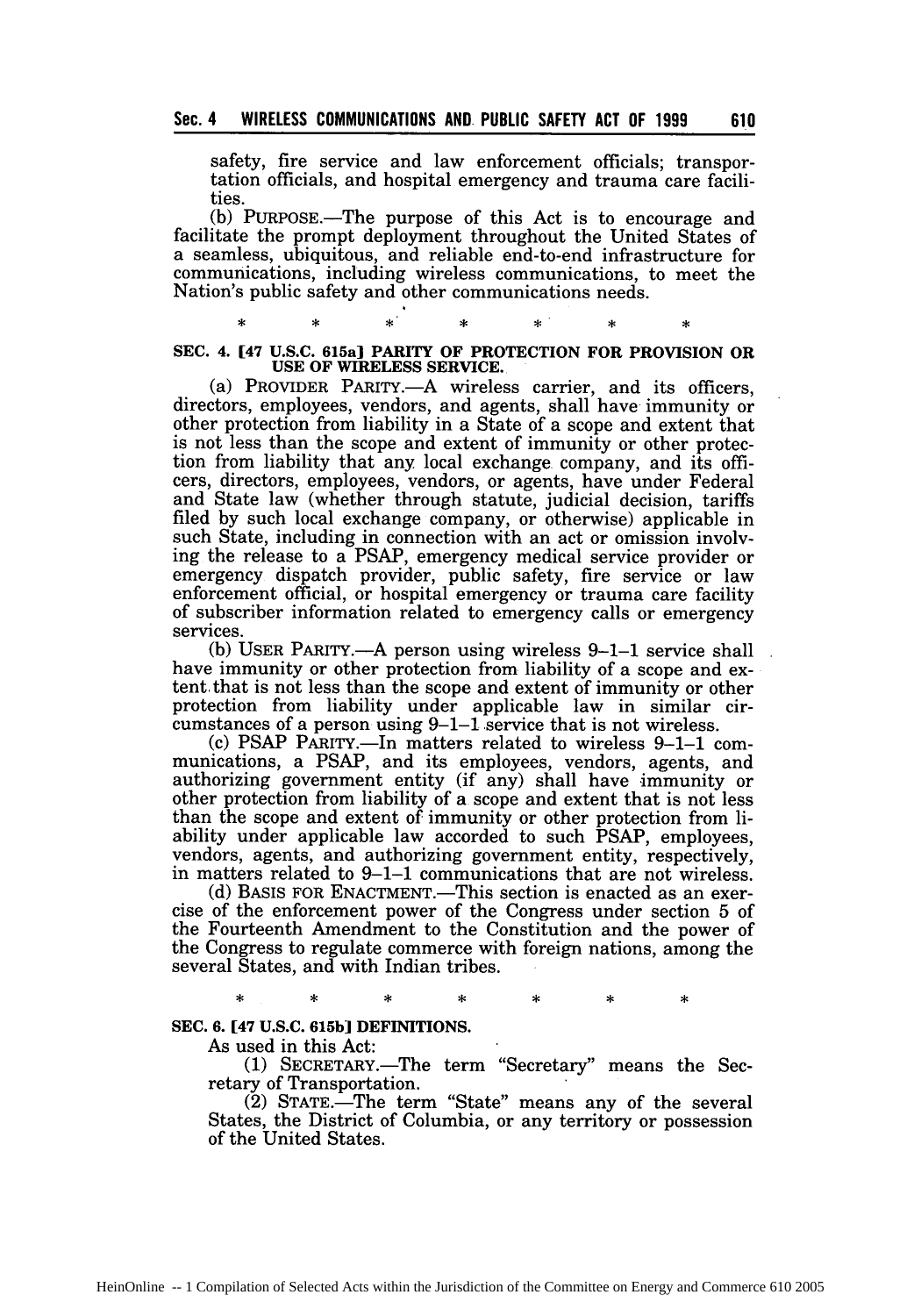(3) PUBLIC SAFETY ANSWERING POINT; PSAP.—The term "public safety answering point" or "PSAP" means a facility that has been designated to receive 9-1-1 calls and route them to emergency service personnel.

(4) WIRELESS CARRIER.-The term "wireless carrier" means a provider of commercial mobile services or any other radio communications service that the Federal Communications Commission requires to provide wireless 9-1-1 service.

 $(5)$  ENHANCED WIRELESS 9-1-1 SERVICE.—The term "enhanced wireless 9-1-1 service" means any enhanced 9-1-1 service so designated by the Federal Communications Commission in the proceeding entitled "Revision of the Commission's Rules to Ensure Compatibility with Enhanced 9-1-1 Emergency Calling Systems" (CC Docket No. 94-102; RM-8143), or any successor proceeding.

(6) WIRELESS **9-1-1** SERVICE.-The term "wireless **9-1-1** service" means any 9-1-1 service provided by a wireless carrier, including enhanced wireless 9-1-1 service.

(7) EMERGENCY DISPATCH PROVIDERS.—The term "emergency dispatch providers" shall include governmental and nongovernmental providers of emergency dispatch services.

HeinOnline -- 1 Compilation of Selected Acts within the Jurisdiction of the Committee on Energy and Commerce 611 2005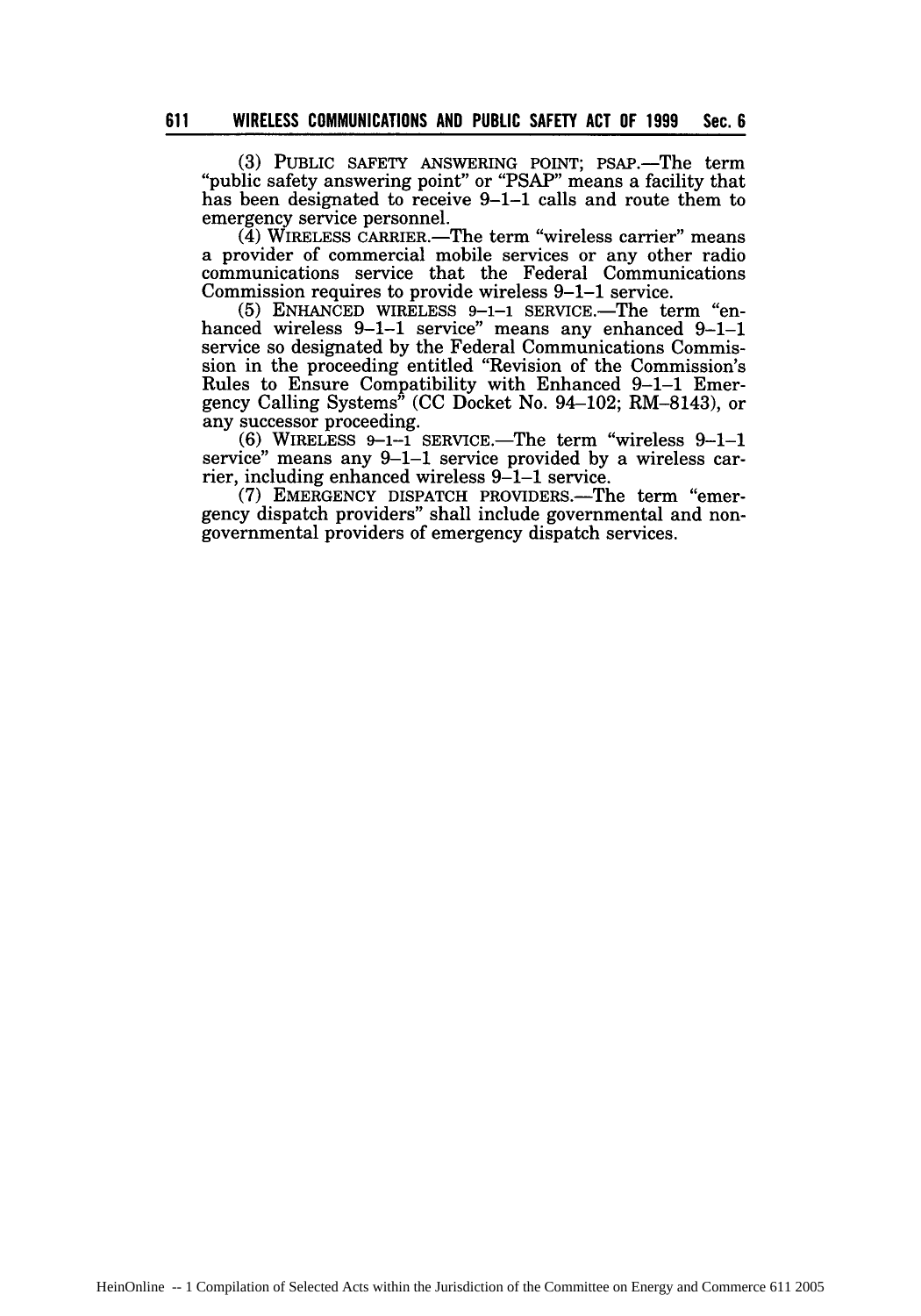HeinOnline -- 1 Compilation of Selected Acts within the Jurisdiction of the Committee on Energy and Commerce 612 2005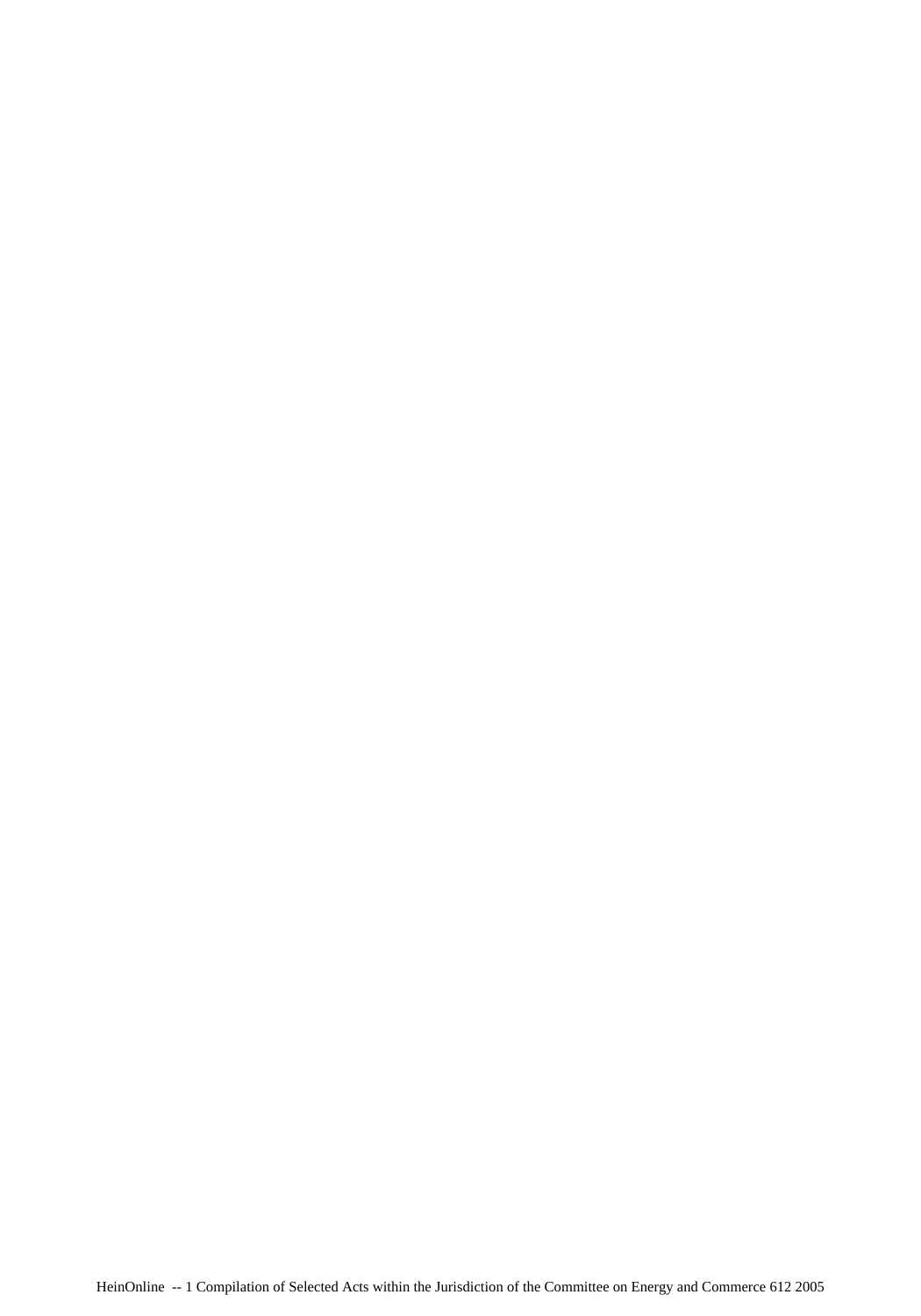# INTERNATIONAL **TELECOMMUNICATIONS** POLICY

<u> 1989 - Johann Barn, amerikan besteman besteman besteman besteman besteman besteman besteman besteman besteman</u>

\_\_\_\_\_\_\_\_\_\_\_\_\_\_\_\_\_\_\_

 $\sim 10^{-10}$ 

613

 $\overline{\phantom{a}}$ 

 $\equiv$